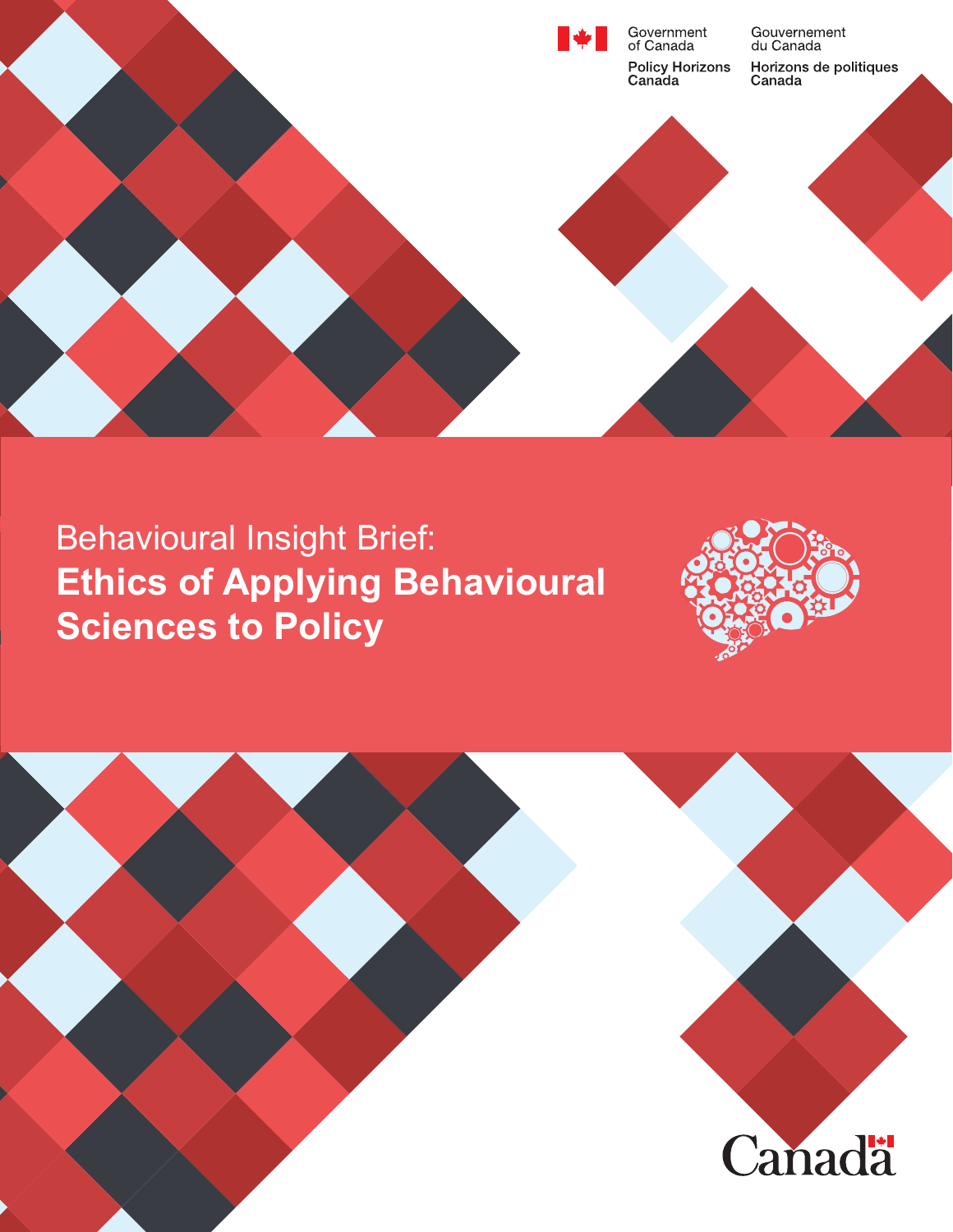# Ethics of Applying Behavioural Sciences to Policy

# **Context**

Over the last few years, governments are increasingly turning to behavioural sciences to design behavioural interventions or "nudges" to achieve desired policy and program outcomes. By considering the actual behaviours of individuals and organizations in the policy making process, behavioural sciences can help to develop more optimal government interventions. However, what may be considered legal or acceptable in a private sector context (e.g. commercial advertising) may appear unethical in a public sector setting. For some people, the use of behavioural sciences in policy may be seen as manipulative and as undermining the freedom and normal autonomy of individuals and organizations.

## Ethics in Current Practice

Despite the growing popularity of behavioural sciences in policymaking, little attention has been paid outside of the academic world to their ethical implications. While outcomes are important, so too are the means used to achieve them.

# Ethical Standards of Behavioural Science

In developing policies which take into account behavioural insights, policymakers are exploring voluntary interventions as an alternative to regulations, to encourage behaviour change.

Ethical implications of using behavioural sciences can be measured against 5 standards: 1) Autonomy 2) Freedom of Choice 3) Paternalism 4) Manipulation and 5) Transparency.

#### 1) Autonomy

541

Behaviourally-informed policies aim to enhance and preserve an individual's freedom to act independently by allowing them to discover their own preferences and make decisions based on those preferences. Instead of making regulatory decisions for individuals, behaviouraIly-informed policies help them to make decisions on their own.



Example: Highlighting the health risks of smoking (more autonomous) vs. banning smoking altogether (less autonomous).

#### 2) Freedom of Choice

The use of behavioural sciences is often justified because individuals do not have their freedom of choice limited. In other words, behaviourally-informed policies should not limit the choices available or affect the cost associated with a certain choice.

Example: Developing incentives to increase savings for retirement, providing options to invest & save (more freedom of choice) vs. taking a mandatory contribution for one specific fund (less freedom of choice).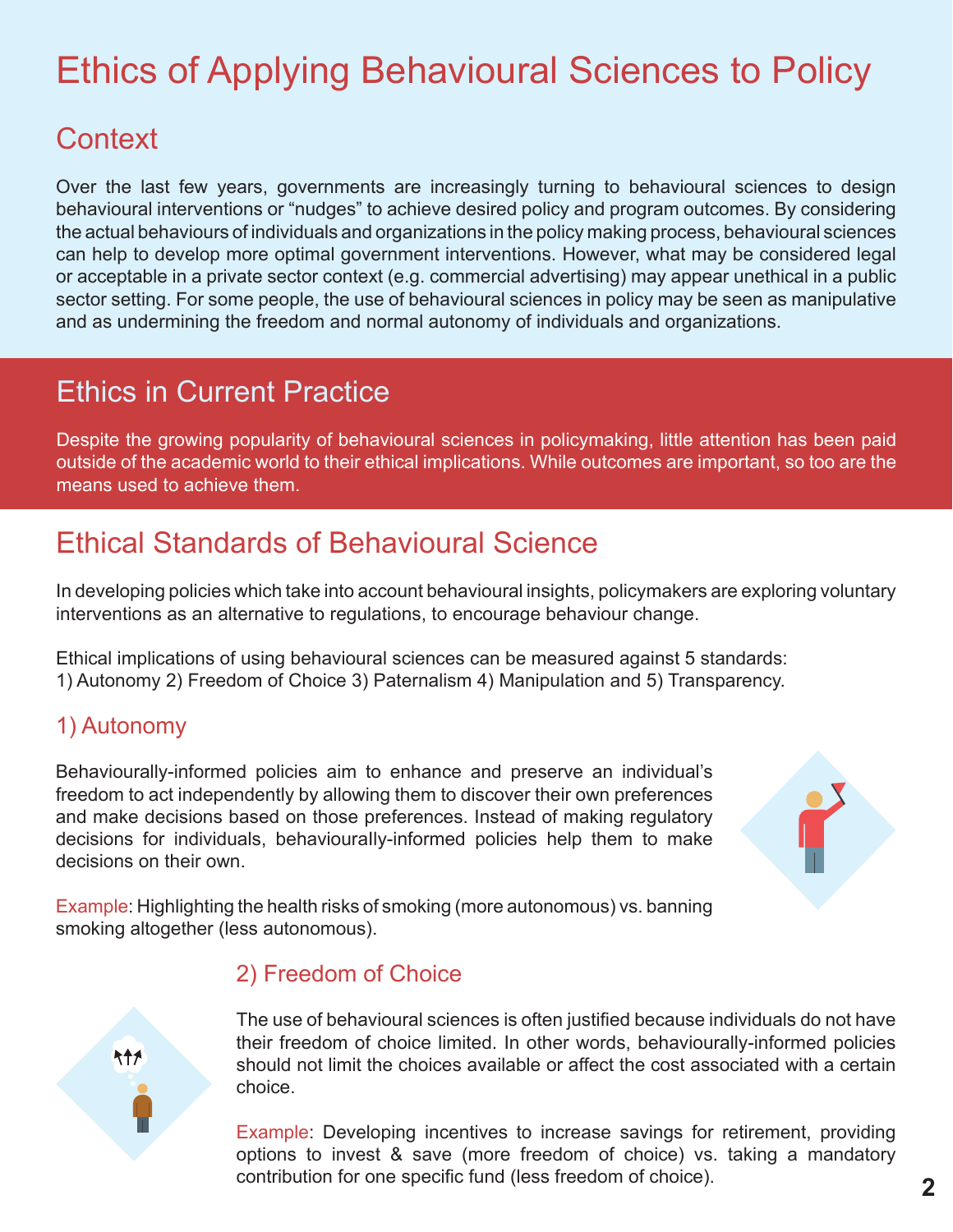#### 3) Paternalism

Individuals usually are in the best position to make decisions for themselves. Wellmeaning intentions by government can come across as heavy-handed. Rather than forcing individuals towards choices that go against their own preferences, it is important to allow individuals the freedom to direct their own decisions.

Policies that help individuals achieve their goals and enhance their ability to put their intentions into action are seen as more ethical than policies that go against an individual's preference.

Example: Germany's opt-in organ donations program requires consent for enrollment (less paternalistic) vs. Austria's program which assumes tacit consent and automatically enrolls citizens into the organ donation program (more paternalistic).



#### 4) Manipulation

Behaviourally-informed policies are sometimes considered to be manipulative because they operate through subtle influences without awareness or consent. Drawing comparisons to subliminal marketing, behaviourally-informed policies are seen to influence an individual's preferences subversively by changing their decision making process.

Manipulation arises when biases are exploited to achieve goals that do not necessarily reflect the individual's preferences. Transparency is recommended to help individuals to resist or accept influences.

Example: Information campaigns that highlight the health risks of smoking (less manipulative) vs. subliminal advertising (more manipulative because hidden messages and images are imperceptible).

#### 5) Transparency

Policy-makers should not use behavioural sciences for any purpose that they would not be willing to defend publicly. By extension, policies should be upfront with their goals and intentions to allow individuals to accept and internalize influences on their preferences, in keeping with their autonomy and freedom of choice. Transparency acts as an accountability check on the action of government officials who might have their own biases or motives.

Example: Public service announcements highlighting the need for greater savings (more transparent) vs. street advertisers highlighting the ease of access to payday loans (less transparent).

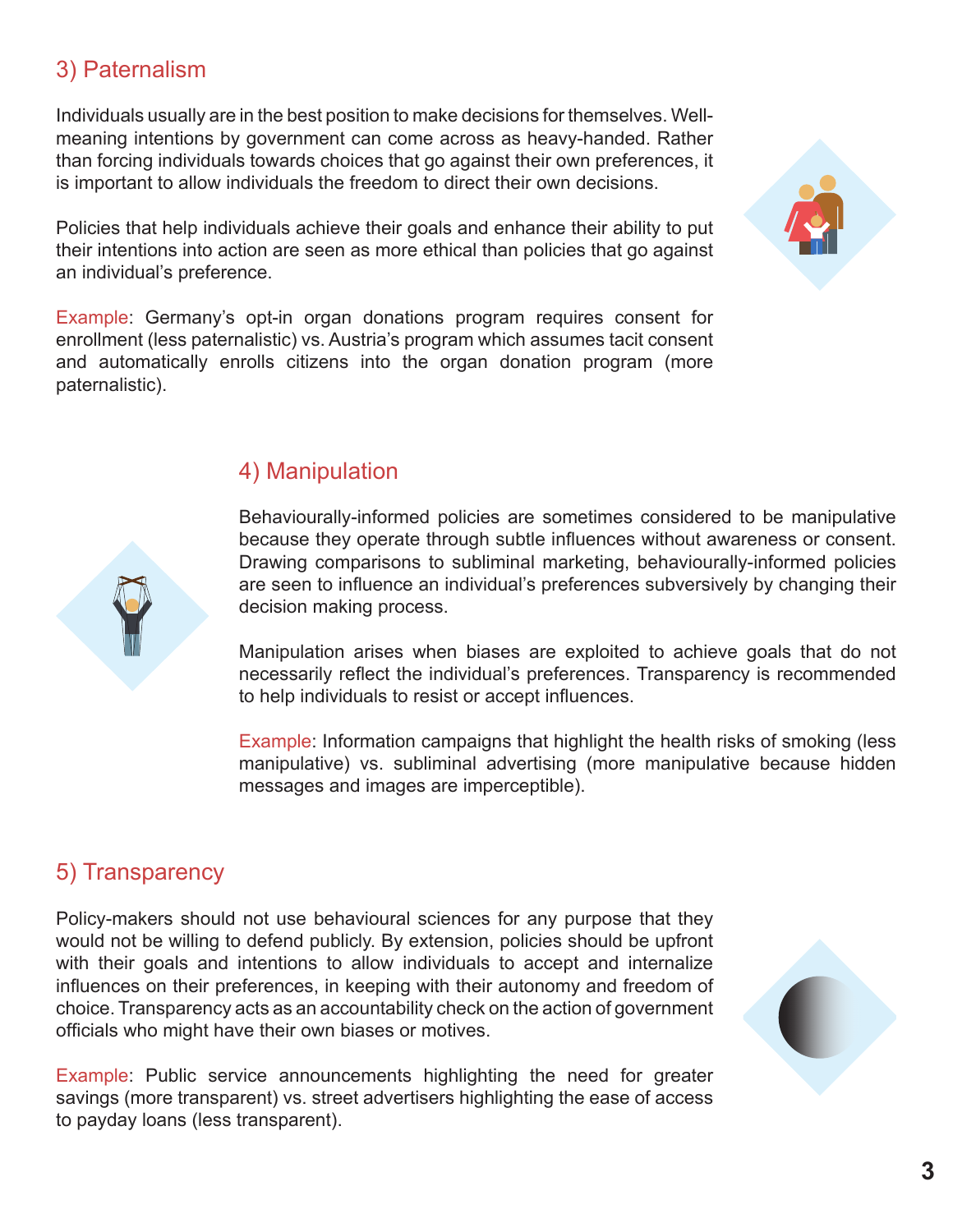### An Ethical Guide to Behavioural Interventions

The following section is a practical framework for the ethical evaluation of behavioural interventions. Posed as simple questions, each step is a reflexive exercise for policy-makers to identify potential areas that are ethically ambiguous, allowing for adjustments to be made accordingly.

**What are the policy's effects on individual deliberation? (Autonomy)**: Interventions that allow people to think and consider options are viewed more favourably than those that force quick decisions to be made. Giving individuals time to make decisions and slowing down the decision-making process empowers citizens to take thoughtful actions and make choices reflecting their preferences.

**What are the instrument's effects on individual choices? (Freedom of Choice)**: Rather than alter what choices are available, interventions that shift the framing of choices or provide additional relevant information place individuals in the driver's seat of decision making. By not reducing their options, such policies become more ethical than those that unilaterally remove options.

**Towards what outcomes are individuals steered? (Paternalism)**: Behavioural interventions should work with the preferences of individuals. Interventions that are developed without taking the preferences of individuals into consideration become problematic when they're implemented. Behaviourally-informed policies cannot be solely outcome-driven and are best suited to help individuals discover and achieve their true preferences.

**What are the policy's effects on behavioural biases? (Manipulation)**: People are filled with biases when making decisions. Does the policy work to de-bias individuals or enhance their biases? Policies that put individuals in the best position to think through decisions with an unbiased perspective are more ethical than those that increase or take advantage of biases to achieve outcomes.

**What are the policy's effects on the accessibility and relevance of information? (Manipulation & Transparency)**: Individuals cannot make informed decisions without relevant information. Providing individuals relevant information upfront allows them to weigh their options and choices deliberatively. Conversely, providing unnecessary information can complicate decisions, overloading individuals with facts and subjecting them to choice anxiety. How information is structured and its effects on how decisions are made define whether an intervention is more or less ethical.

**Does the behavioural intervention operate transparently or limit countering information? (Transparency)**: While some argue transparency reduces the effectiveness of behavioural interventions, transparency is essential to ensuring ethical practices are in place from the get-go. If a project has the potential to raise questions if placed under public scrutiny, it would be best to rethink its design.